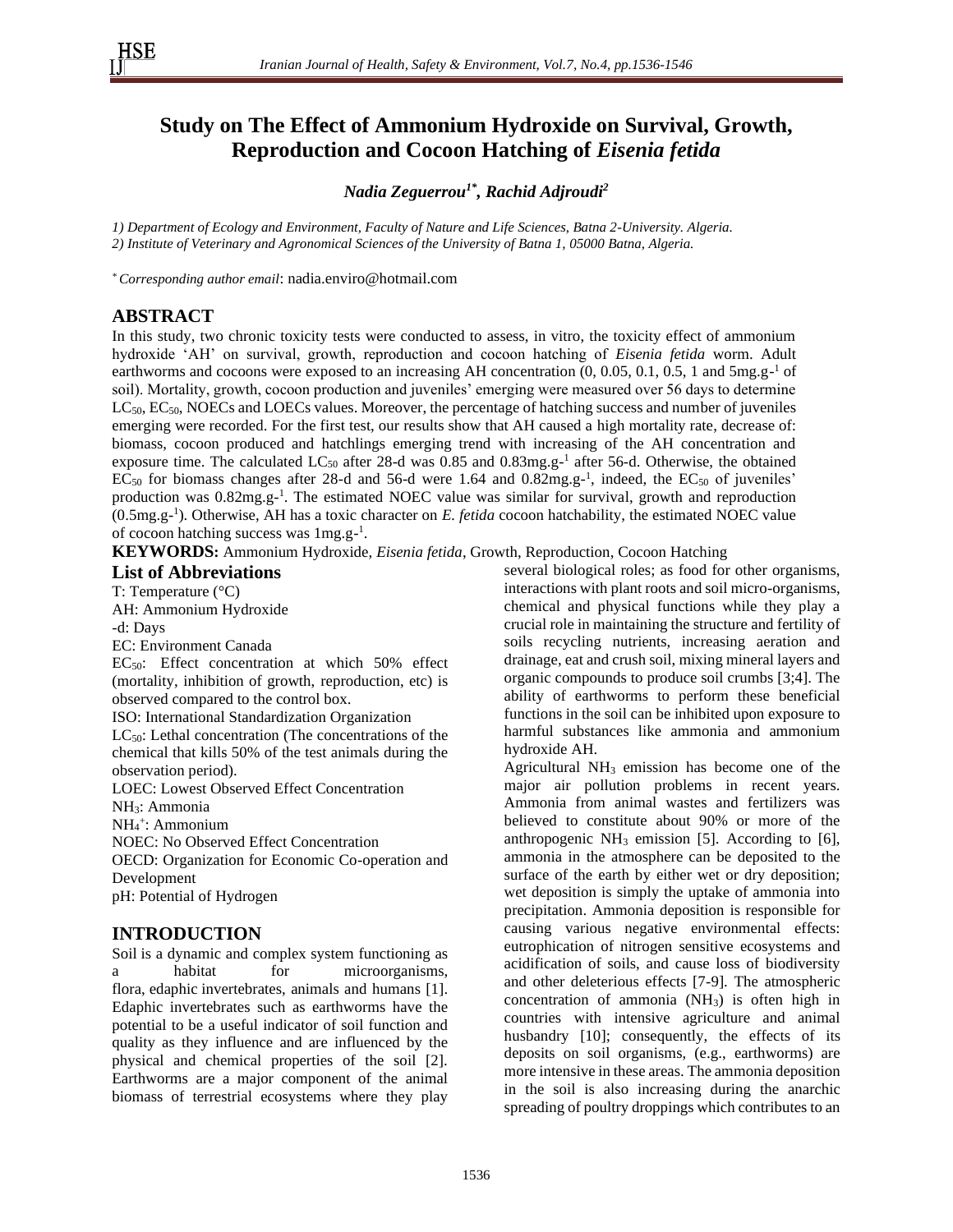additional supply of this pollutant [11], this last can be more hazardous if agriculture didn't respect the storage period of poultry droppings. The ammonia is highly water-soluble; and the dissolution of ammonia gas NH<sup>3</sup> in water is called ammonium hydroxide (AH) solution [12; 13]. According to [14] earthworms are very sensitive to ammonia and cannot survive in organic wastes containing high levels of this cation (e.g., fresh poultry litter).

The need for protecting earthworms has become inevitable. As a good indicator of soil quality, earthworms were used as testing organisms by OECD in the early 1980s [15]; they represent 60-80% of the total soil animal/invertebrate biomass. Many ecotoxicological studies have used earthworms as biological models to assess potentially toxic materials and chemicals in soils e.g.: [16; 17; 18; 19; 20; 21; 22; 11]. Furthermore, by having chemoreceptors in the prostomium and sensory tubercles on their body surface, they can provide a high sensitivity to chemicals in soil [23]. According to [24], they are useful to model organisms because many aspects of their response to environmental perturbations can be assessed and connected to environmental outcomes, including their avoidance behaviour, growth rate, enzyme activity level, mortality, and reproduction patterns. They are a key indicator organism in acute and chronic laboratory tests for the detection of side effects of chemicals [25].

An acute toxicity test [26] has been used to determine the concentrations of chemicals that cause specific lethal and sub-lethal effects in the earthworm. [27] found a reasonable correlation between the results of acute toxicity tests and the effects observed in the field, moreover, the adverse effect of sub-chronic or chronic exposure is also important in ecological risk assessments [28; 29]. Nevertheless, according to [30], the use of edaphic invertebrates in acute ecotoxicological tests has shown some disadvantages: acute tests are not ecologically relevant when compared to chronic ones, because they do not provide insight into the effects on the population dynamics, while chronic tests last too long and are very labour intensive. Moreover, the endpoint of the earthworm acute toxicity test is mortality. However, mortality is unlikely to be either the most sensitive or ecologically relevant parameter for predicting effects on field populations. Reproductive and/or growth disturbances are far more likely to mediate population effects. To date, the growth and reproduction of earthworms have been important endpoints used in environmental ecotoxicity [31].

To our knowledge, little information regarding on toxicity of ammonia solution (AH) to soil-living organisms is available. Studies on AH toxicity have focused more on aquatic species and less on terrestrial invertebrates in soils; like earthworms.

Our study is one of the first where the chronic toxicity tests were adopted as the testing methods, in order to assess the effect of ammonium hydroxide (AH) on *Eisenia fetida* taxon from point of view: of survival (mortality), growth (biomass change), reproduction and cocoon hatchability. The main of this study is to get a more comprehensive understanding of the toxic effects of AH on earthworms and to provide information and baseline data to be used in ecological risk assessment on the soil ecosystem. In addition, this work sheds light on the potential exposure to the organic wastes containing high levels of this cation in livestock areas (e.g., poultry droppings) and the effects of potential exposure of earthworms to ammonia generated from agriculture (poultry farming), which return to the biosphere occurs through wet deposition in the form of aerosols of  $NH<sub>4</sub><sup>+</sup>$  into precipitation.

# **MATERIALS AND METHODS**

# *Test Species*

The tests were conducted with the earthworm *Eisenia fetida*. It is frequently used as a biological monitor for testing the effects of contaminants on soil biota, and it is the test species recommended by the Organization for Economic Co-operation and Development (OECD) and International Standardization Organization (ISO) [26, 32; 33; 34]. It is a prolific species and its rearing in a laboratory setting is simple. They were obtained from laboratory cultures (laboratory of Animal Ecology, Mentouri Brothers Constantine 1 University, Algeria), and kept at room temperature (20  $\pm$  2<sup>°C</sup>). Earthworms were maintained in plastic boxes (10 L) covered with perforated lids. The culturing of earthworms in the laboratory was done according to the guidelines specified by [32]. The pH of the culture medium is adjusted to (6.0–7.0) with CaCO3. Earthworms are fed according to demand, usually once a week, with wheat bran. The water content of the soil was measured each week and the moisture was adjusted to [35-40%] of the maximum water-holding capacity by adding distilled water as needed.

For the first test, only adult worms with welldeveloped clitella (sexually mature) were used, they were collected from synchronized cultures with homogeneous age structures and were approximately the same size and weighing between 250 and 600mg. While cocoons with homogeneous sizes were used in the second test and were collected just after the cocoons laying by the adults.

### *Test Chemical*

Ammonium hydroxide (NH4OH) refers to the basic aqueous solution of ammonia gas, the solution used for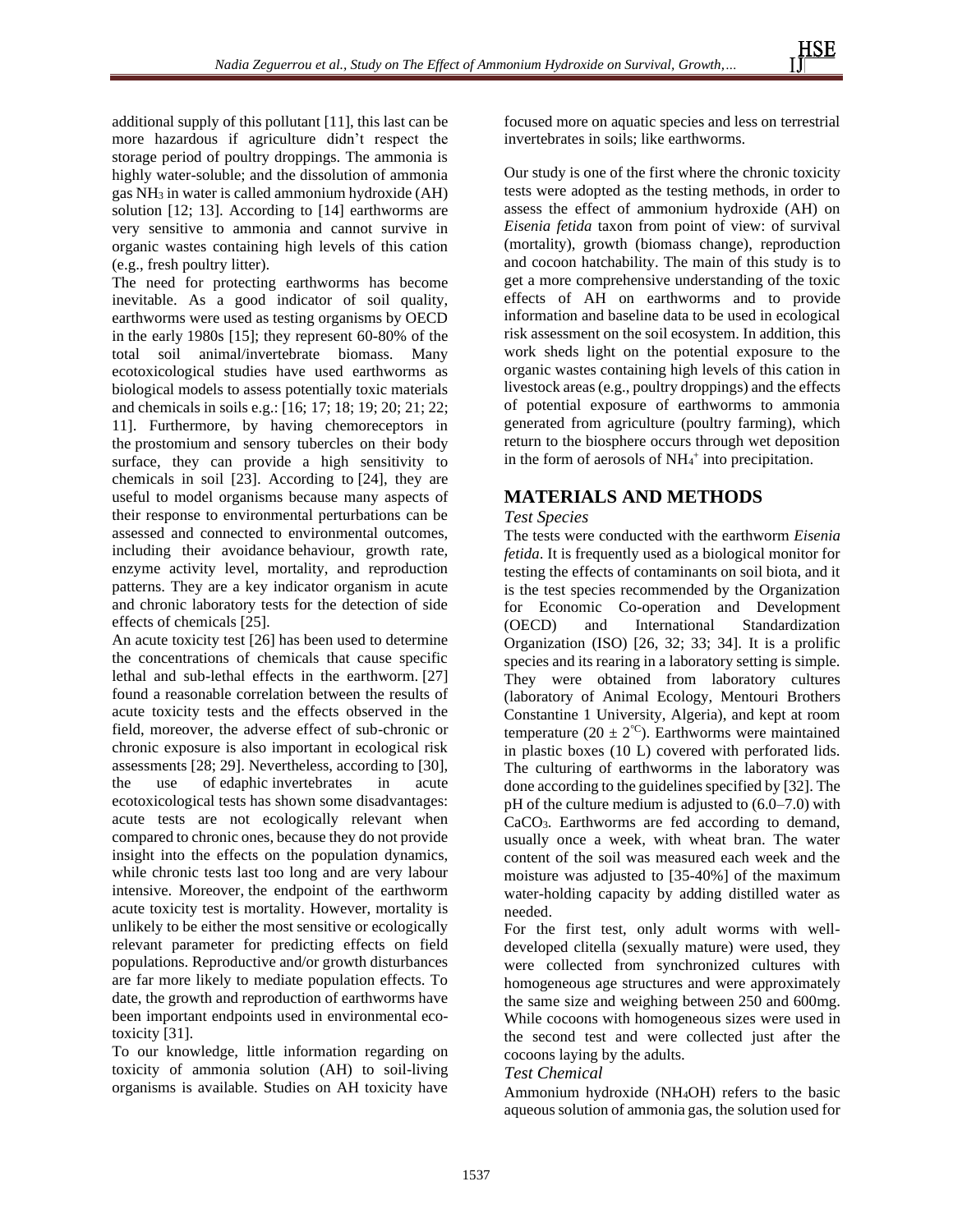this study contains near (30%) of this gas. The ammonia in the solution reacts with water to produce ammonium cations NH<sup>4</sup> + and OH- hydroxide anions in equal amounts; the equilibrium between these two forms is governed by a sensitive reaction to pH changes [35]. The release of hydroxide OH-ions gives the weak basic character of ammonia solution.

### *Toxicity test methods*

#### *Survival, growth and reproduction test*

The reproduction tests with *E. fetida* were carried out according to [36] guidelines with some modifications. Before carrying out the experiment, adult animals of similar size with a fully developed clitellum and an individual fresh weight between 250 and 600mg were preconditioned in the untreated soil before the doseresponse test, for a period of  $7<sup>th</sup>$  day with a similar condition of test (alimentation, lighting, temperature, humidity). Afterwards, each group of 2 animals was cleaned in water to remove soil particles, gently dried, weighed, and placed into the test container. The total numbers of adults were 120 earthworms distributed in 60 plastic containers. In each test container (19 x 14 x 6cm<sup>3</sup> ) 450g of soil were placed. The used soil is a forest soil collected from the Ichemoul region (35° 18′ 00″ N, 6° 29′ 00″ E) in the region of Batna (North-East of Algeria). It was used also for the second bioassay (cocoon hatching test). The soil was air-dried at 30 to 40°C, sieved through a 2 mm mesh, and stored until use. The physicochemical characteristics of this soil were:  $pH = 7.3$ , electric conductivity = 0. 22dS.m. <sup>1</sup>, organic matter = 4.32%, total carbonates = 17.30 %, total nitrogen =  $4 \times 10^{-3}$  % (NH<sub>3</sub> 2.5 $\times 10^{-4}$  % and NO<sub>2</sub>  $5\times10^{-4}$ %). In this study, the soil was taken to conduct the soil test, is complemented with 30% of organic compost, it was homogenized before its use in experimentations.

In this test, control and five tests concentrations of AH were used: 0, 0.05, 0.1, 0.5, 1 and 5 (mg.g<sup>-1</sup> of soil), the experimentation was carried out under laboratory conditions; hence, we have maintained a fixed rang concentration of AH during the test.

The dispersion in the concentration range was made for two main reasons (i) to determine the concentration range that resulted in 0 and 100% mortality respectively, these two values are sufficient to indicate between which limit is the  $LC_{50}$ , and (ii) to obtain the EC50, NOEC and LOEC values. The test solution (AH) was mixed thoroughly and homogeneously in the soil. The controls were prepared similarly but only moistened with deionized water and no-AH. Ten replicates were used for each tested concentration and the control.

The plastic containers were perforated at their base to ensure the evacuation of excess water and loosely covered with polypropylene lids, allowing an exchange of air, and stored at  $20 \pm 2^{\degree}$  with 80–85%

relative humidity under 400–800 lux of constant light with a 12:12-h light: dark photoperiod. In toxicity tests, the water content was adjusted to 35% by the addition of deionized water. During the test, organisms were fed once a week, with 5g per box of wheat bran, and the soil moisture content was weekly monitored and adjusted whenever necessary.

Adult earthworms and the produced cocoons and juveniles persisted in the soil until 56 days have been completed. During this period, survival and biomass (at  $1<sup>st</sup>$  day,  $28<sup>th</sup>$  day and  $56<sup>th</sup>$ -day intervals after treatment) were assessed. At the end of the test, living earthworms were gently extracted from the soil by hand sorting and were counted and then transferred to a Petri dish for weighing. Worms shall be washed prior to weighing (with distilled water) and the excess water removed by placing the worms briefly on filter paper. Any worms no found at this time are to be recorded as dead and decomposed prior to the assessment; an aliquot of the soil was taken for chemical analysis and was examined for the presence of cocoons. The remaining soil was wet sieved with a 2 mm mesh and then with a 1 mm mesh, and the total number of cocoon formations for each concentration was counted on the mesh, moreover, juveniles from each test container were counted and weighed. The number of hatchlings produced per worm was calculated using the following formula:

### Number of hatchling produced per worm  $=\frac{Total number of hatchlings}{Total number of new numbers}$ Total number of worms

Moreover, other behaviour observations were noted for the earthworms in each concentration. Likewise, the mesocosms were monitored for moisture content (MC), T˚, pH and electrical conductivity (EC) before and after the test.

#### *Cocoon Hatching Test*

This test was carried out in plastic bottles (6 cm diameter and 4 cm height), with *E. fetida* cocoons which were collected just after cocoons laying by the adults and have a homogenous size. Five cocoons were placed in each bottle. The bottles were perforated at their base to ensure the evacuation of excess water and were covered with a perforated lid. In total 18 bottles were used, and to each bottle, 80 g of soil mixture and compost were added, with the same AH concentrations used for the first test. Each concentration and the control were tested with three replicates; the plastic bottles were maintained at  $20 \pm$  $2^{\degree}$  with 80–85% relative humidity in the dark. The water content was adjusted to 35% whenever necessary.

After the  $14<sup>th</sup>$  to  $28<sup>th</sup>$  day of incubation, the number of remaining cocoons that did not hatch was counted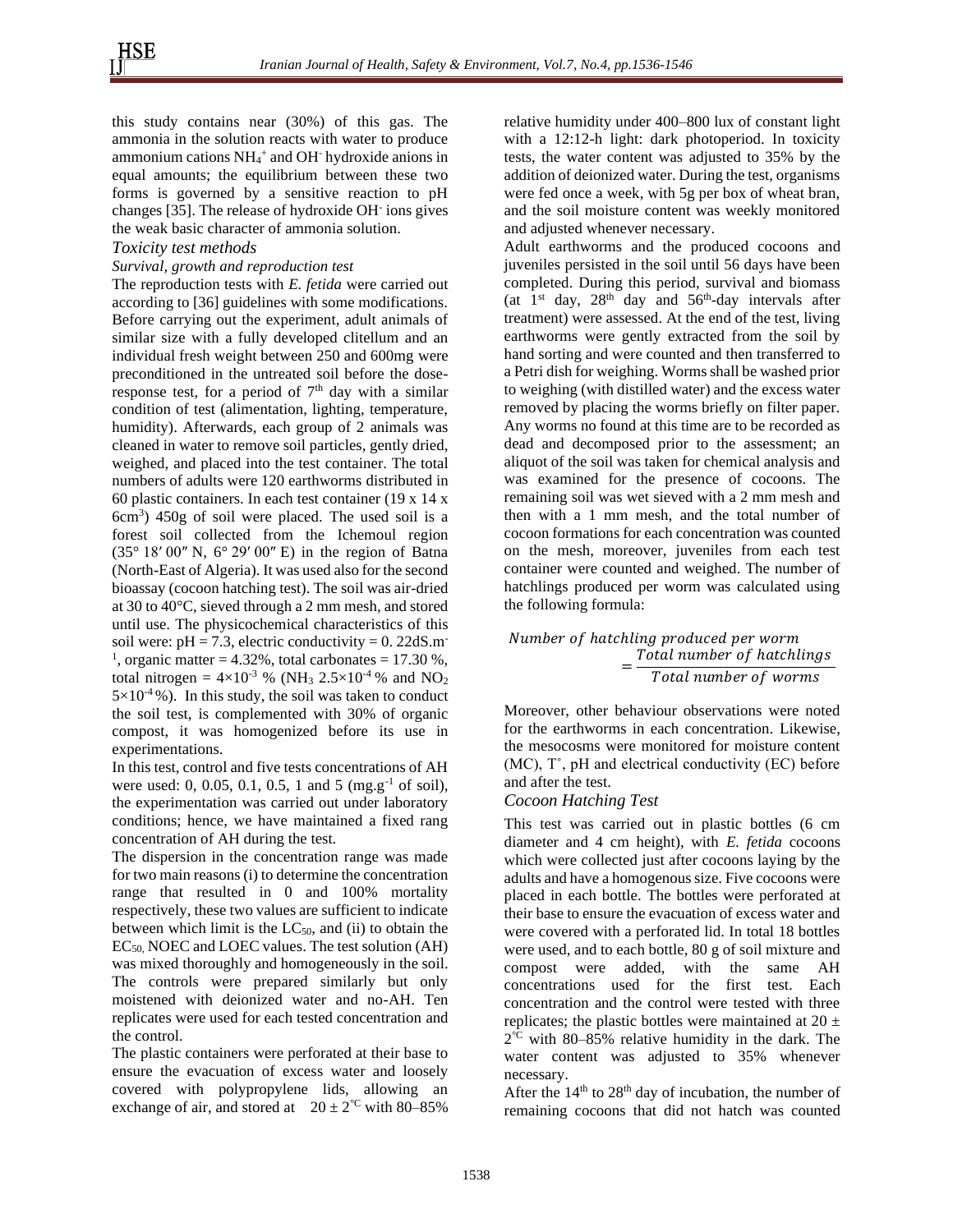every day and the number of juveniles emerging and empty shells in each test container were also counted, recorded and removed. The percentage of hatching success and number of hatchlings emerging per cocoon was calculated using the following formula:

> *Hatching success rate*  $(\%)$ =  $\frac{Number\ of\ cocoons\ hatched}{T_{\text{total}}\ W_{\text{max}}\ \text{for\ }x\neq0} \ \chi\ 100$ Total number of cocoons

Number of hatchling emerging per cocoon  $=\frac{Total\ number\ of\ hatchlings}{T + 1}$ Total number of cocoon

### *Statistical Analysis*

In this paper we could not use parametric tests (ANOVA and t-test) as our data were not normally distributed, we, therefore, used instead of nonparametric tests. Differences in mortality, biomass, cocoon production, juvenile production and cocoon hatching between treatments were assessed and compared using the nonparametric Kruskal–Wallis H test. NOECs (no observed effect concentration) and LOECs (lowest observed effect concentration) values were calculated by Kruskal-Wallis ANOVA followed by post-hoc multiple comparisons between all treatments [37]. The non-parametric Wilcoxon (2 samples) test for paired data was used to compare the significance of the observed difference in the data pertaining to the effect of the period of the experiment on the growth, and mortality of the worms which were recorded after 28 days and 56 days. Results with P  $\leq$  0.05 (equivalent to 95% confidence) were considered significant with all statistical significance. A probit's analysis was used to calculate the median lethal concentration  $(LC_{50})$  with 95% confidence intervals at 28 days and 56 days for the mortality parameter. For the biomass (growth) and reproduction (number of cocoons and juveniles), the median effective concentration  $(EC_{50})$  values and its 95%confidence limits were determined also with the probit analysis method. All statistics were performed using SPSS software (version 25).

# **RESULTS**

#### *Survival, Growth and Reproduction test Effects on survival (earthworm mortality)*

The difference in recorded survival rate after 28-d and 56-d is shown in (Fig. 1). Our results express a clear concentration-dependent relationship. No mortality occurred at 0, 0.05 and 0.1mg.g-1AH concentrations during the 28-d exposure period. However, after 56-d mortality rate was 10%, 15% and 25%, at 0, 0.05 and 0.1mg.g-1AH concentrations respectively with no observed significant difference ( $p > 0.05$ ). For

(0.5mg.g-1 ) AH concentration, the mortality increased from 25% after 28-d to 35% after 56-d and no significant difference from control was detected, furthermore, it was increased from 55% to 70% for (1 mg.g-1 ) AH concentration with significant difference from 0, 0.05, 0.1 and 0.5 mg.g<sup>-1</sup> AH concentrations (p < 0.05) after 28-d. However, high mortality was recorded for earthworms inoculated in the highest contaminated soil (5mg.g<sup>-1</sup> of AH) in which all earthworms remained on the soil surface and were died with 100% mortality after  $28<sup>th</sup>$  days which was a significant difference from the other AH concentrations ( $p < 0.05$ ) exception to 1 mg.g<sup>-1</sup> AH concentration.



**Fig. 1:** The survival rate of *Eisenia fetida* in contaminated soil with an increasing series of AH concentrations (mg) after the  $28<sup>th</sup>$  day and  $56<sup>th</sup>$  day of survival, growth and reproduction test. Each point represents the mean of ten replicates, each comprising 2 worms at the start of the experiment (i.e., 20 worms per treatment).

Very high significant differences were detected between treatments (Kruskal-Wallis:  $H = 43.53$ ,  $p <$ 0.001) after 4 weeks (28-d) of exposure to AH, and after 8 weeks (56-d) among tested concentrations ( $H =$ 35.64,  $p < 0.001$ ) and period of exposure to AH (28 -d) and 56-d) from the first day (test Wilcoxon,  $p < 0.001$ ), therefore the post-hoc of test Kruskal-Wallis showed that the 28-d and 56-d NOEC and LOEC were 0.5 and  $1mg.g^{-1}$ , respectively. Indeed, the 28-d LC<sub>50</sub> was  $0.85$ mg.g<sup>-1</sup> and the 56-d LC<sub>50</sub> was 0.83 mg.g<sup>-1</sup> respectively.

#### *Effect on growth (earthworm fresh biomass change)*

Dose-response relationships for the effect of AH on *E. fetida* fresh biomass change are presented in (Fig. 2). The average fresh biomass of the tested earthworms for all concentrations is  $(770 \pm 106 \text{mg})$ ,  $(787 \pm 189 \text{mg})$ and  $(673 \pm 269$ mg) on the first day, after 28-d and 56d, respectively. Our results highlight a progressive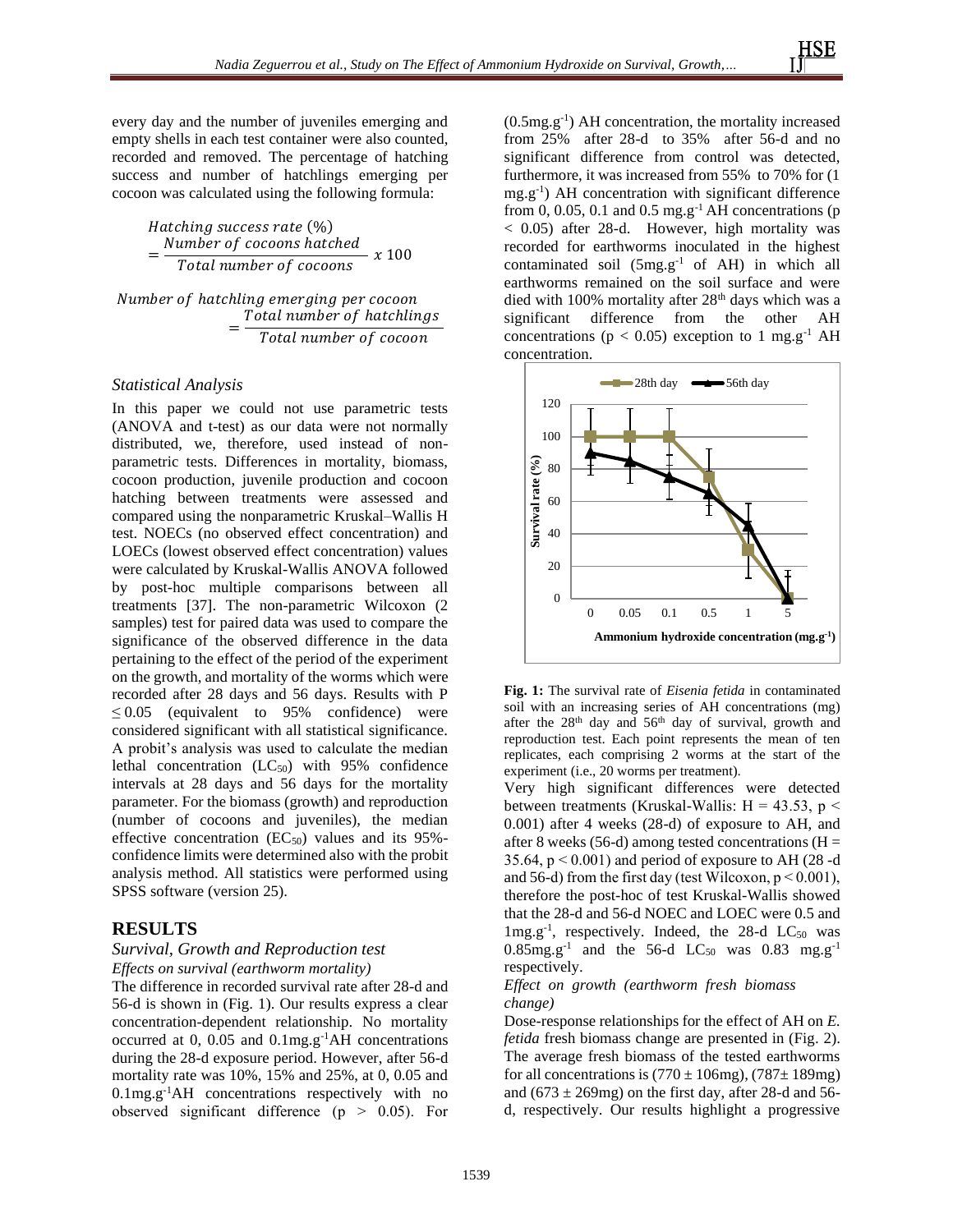increase in earthworms' biomass after 28-d and a significant reduction in earthworms' biomass after 56 d for control and all concentrations with a very highly significant difference from the first day and the last day (test Wilcoxon,  $p < 0.001$ ) and a highly significant difference  $(p = 0.002)$  between 28-d and 56-d of experimentation, thus earthworm body weight change and their responses to AH appeared at the end of the toxicity tests.



**Fig. 2:** Changes in fresh weights (biomass) of *Eisenia fetida*  in contaminated soil with an increasing series of AH concentrations (mg) before the test, after the  $28<sup>th</sup>$  day and 56th day of survival, growth and reproduction test. Each histogram represents the mean of ten replicates, each comprising 2 worms at the start of the experiment (i.e. 20 worms per treatment).

Control worms and those on the lowest concentration of AH  $(0.05$  and  $0.1$ mg.g<sup>-1</sup>) had slightly increased in weights after 4 weeks (28-d). However, in subsequent weeks their weights decreased with a less significant difference  $(p > 0.05)$ . In fact, the effect of AH concentrations on tested earthworms' biomass resulted in the maximum reduction in weights at the highest concentrations of AH (0.5 and  $1mg \cdot g^{-1}$ ) between the  $1<sup>st</sup>$ day and 28-d of exposure, and after 56-d compared to control and  $(0.05 \text{ and } 0.1 \text{mg.g}^{-1})$  concentrations. A significant difference was detected between  $1mg.g^{-1}$ and control after 56-d (p ˂0.05). Biomass change data for  $5mg \cdot g^{-1}$  AH is not shown as to the absence of worms survived, consequently, a significant difference was found ( $p \leq 0.05$ ) between the average weights of worms at 0, 0.05 and  $0.1$ mg.g<sup>1</sup> AH treatments and  $5mg.g^{-1}$ .

Indeed, the Kruskal-Wallis H test revealed a very highly significant concentration effect (H = 34.36*, p* < 0.001) after 28-d and (H= 31.84, p < 0.001 ) after 56 d of exposure to AH, and the post-hoc multiple comparisons between all treatments shows that the obtained values of NOEC and LOEC for earthworms fresh biomass change after 28-d were  $(1 \text{ mg} \cdot g^{-1})$  and  $5mg \cdot g^{-1}$ ) and  $(0.5mg \cdot g^{-1})$  and  $1mg \cdot g^{-1}$ ) after 56-d. The obtained values of  $(EC_{50})$  for the AH effects on adults' biomass change, after 28-d and 56-d, were 1.68mg.g-1 and 0.82mg.g-1 respectively.

*Effect of AH on reproduction*

*Effect on juvenile production (total number and fresh biomasses)*

Results of the total number of juveniles produced and associated biomasses are presented in Figs. 3 and 4. For the control experiments, the total number of produced juveniles was 119 juveniles (approximately 12 juveniles per replicate) with average biomass of  $130 \pm 76$  mg. Results indicate that AH was less toxic to earthworms' reproduction at 0.05 and 0.1 AH concentrations with a slight decrease in the number of juveniles 67 and 55 respectively as per their biomasses and more toxic at  $0.5mg.g^{-1}$  and  $1mg.g^{-1}$  AH concentrations with 27 and 17 of produced juveniles respectively. Nevertheless, the toxicity was higher at  $5mg.g^{-1}$  AH concentration where all adults earthworms died (0 juveniles).



**Fig. 3:** Variation in the total number of cocoons and juveniles produced by adults earthworms of *Eisenia fetida* in contaminated soil with an increasing series of AH concentrations (mg) after the  $56<sup>th</sup>$  day of survival, growth and reproduction test. Each point represents the mean of cocoons and juveniles production from ten replicates for each concentration.

Kruskal-Wallis H test revealed that the total number of produced juveniles and their biomass after 56-d were very highly significant differences between treatments  $(H=24.06, p < 0.001)$  and  $(H=p < 0.001)$  respectively, and the post-hoc multiple comparisons found a significant difference ( $p < 0.05$ ) between controls and (1 and 5mg.g-1 ) AH concentration. Thus, the obtained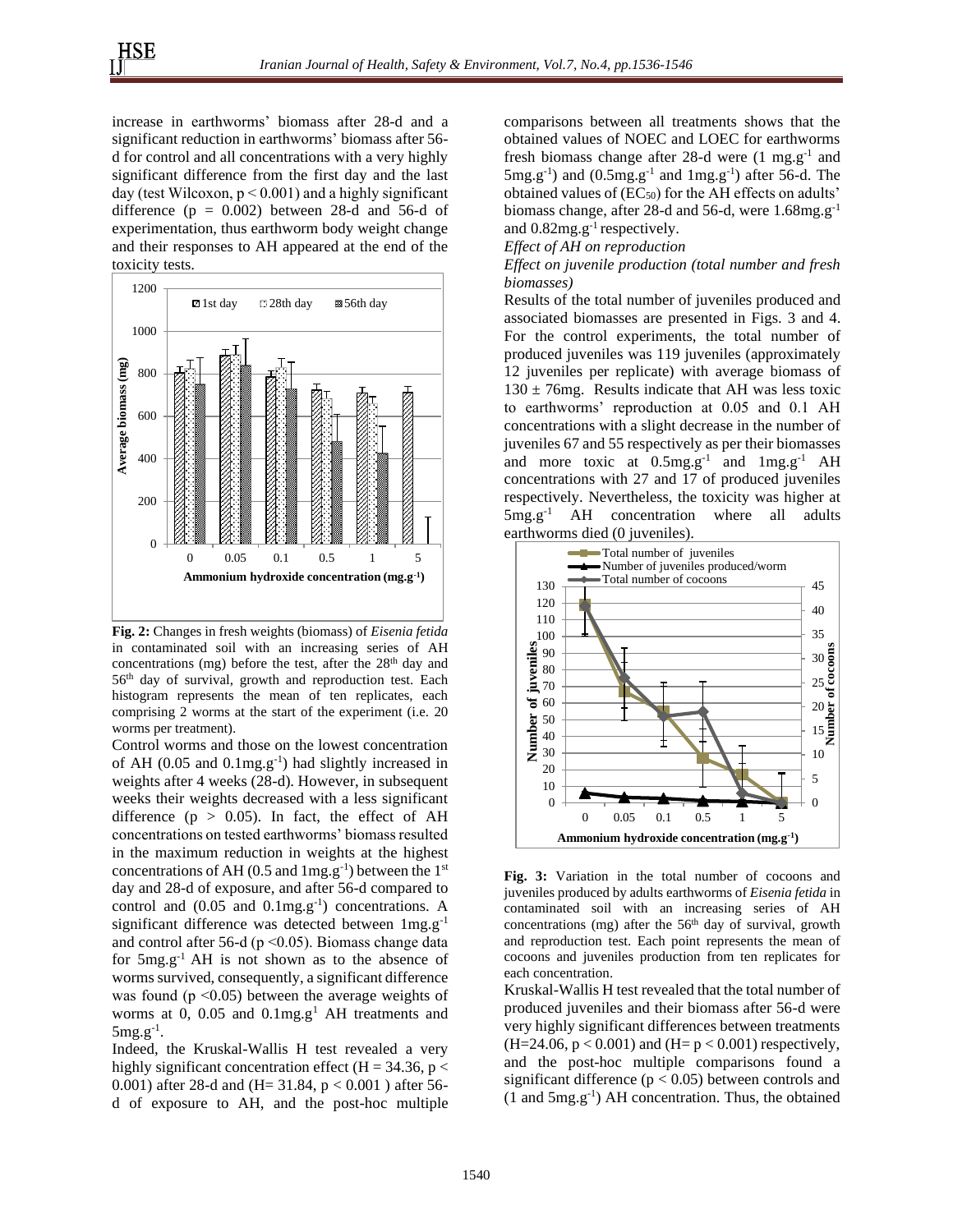values of NOEC and LOEC were  $(0.5mg.g^{-1})$  and 1  $mg.g^{-1}$ ). Indeed, the obtained value of  $EC_{50}$  was  $0.82mg.g^{-1}$ .

#### *Number of juveniles per worm*

Results revealed that the estimated number of produced juveniles per worm decreased with increasing AH concentrations (Fig. 3), and very highly significant differences were found between treatments in the average numbers of juveniles per worm (H= 24.60,  $p < 0.001$ ). The post-hoc multiple comparisons show that the juvenile production at 1 and  $5mg.g^{-1}$  AH concentrations were significantly different from the control ( $p < 0.05$ ). The estimated average number of juveniles per worm in control was approximately 6 juveniles per worm; however it was 3 and 2 juveniles for  $0.05$ mg.g<sup>-1</sup> and  $0.1$  mg.g<sup>-1</sup> AH concentrations, and approximately 1 juvenile for the AH concentrations  $(0.5mg.g^{-1})$  and  $1mg.g^{-1}$ ). Otherwise, the number of juveniles per worm was 0 for the highest AH concentration of  $5mg.g^{-1}$  as all the adults earthworms died.



**Fig. 4:** Variation in fresh weights (biomass) of juveniles' earthworms of *Eisenia fetida* produced by adults after the 56th day of survival, growth and reproduction test in soil contaminated with an increasing series of AH concentrations (mg). Each histogram represents the mean fresh weight of juveniles produced in each concentration.

#### *Effect on cocoon production.*

The concentration-response relationship was also demonstrated in the form of cocoon production. The number of produced cocoons in the last days of the test (56th day) is presented in Fig.3. Results revealed that the number of cocoons formation at the end of the test decreased with the increase of ammonium hydroxide concentrations. The total number of cocoons per 10 earthworms varied from 2 to 25 cocoons. The maximum cocoons occurred at the controls boxes, and the lowest was observed in  $1 \text{ mg} \cdot g^{-1}$  AH concentration. No cocoon formation was recorded at the highest AH concentration  $(5mg.g^{-1})$ .

A very high significant difference was obtained for the total number of cocoons produced at all AH concentrations (H=  $36.99$ ,  $p < 0.001$ ) and significant differences were found between control and  $(1mg.g^{-1})$ and 5mg.g-1 ) treatments. Thus, the obtained LOEC value was  $1mg.g^{-1}$  and the NOEC cocoon production value was  $0.5mg.g^{-1}$ , similar to the obtained NOEC of mortality and body weights. The  $EC_{50}$  value for AH effect on cocoon production was  $0.11$ mg.g<sup>-1</sup>.

*Observations on earthworms' behaviour*

In this test, some behavioural responses (reduction of activity, reduction of movements) and physiological symptoms (bleeding, burns) were observed on tested earthworms' *E. fetida.*

The tested earthworms placed in  $0.5$  and  $1mg.g^{-1}$ concentrations have difficulty withstanding the presence of AH in the soil; therefore, it makes responses like the migration towards the bottom containers followed by the reduction of their activity. Moreover, at the highest AH concentration  $(5mg.g^{-1})$ ; the earthworms initially exhibited avoidance behaviours and were observed climbing the walls of the container, and remaining on the soils surface. Unexpectedly, most of the earthworms appeared to have died after 24h due to the toxic effects of AH on breathing with signs of burns observed on their corps. *Cocoon hatching test*

#### *Hatching success and number of juveniles emerging per cocoon*

Dose-response relationships for the effects of AH on cocoon hatching of *E. fetida* under different test concentrations are presented in Fig.5. The cocoon hatching reached its maximum (80%) of success for the control's boxes; 30 juveniles emerging with an average number of 2 juveniles emerging per cocoon. According to [38], the number of young earthworms hatching from each viable cocoon varies from 2.5 to 3.8 depending on temperature. Both AH test concentrations of  $0.05mg.g^{-1}$  and  $0.1mg.g^{-1}$  were the less toxic for cocoon hatching, with 67 % and 47% hatching success rate and 22 juveniles emerging from cocoons respectively, with an average number of 1.46 hatchlings juveniles per cocoon. However, both concentrations of 0.5mg.g-1 and 1mg.g-1 of AH have a negative impact on the cocoon viability with a percentage of 13% and 20% hatching success and a mean of 0.46 and 0.33 juveniles emerging per cocoon respectively. No juveniles emerging with the highest concentration of AH  $(5mg.g^{-1})$ .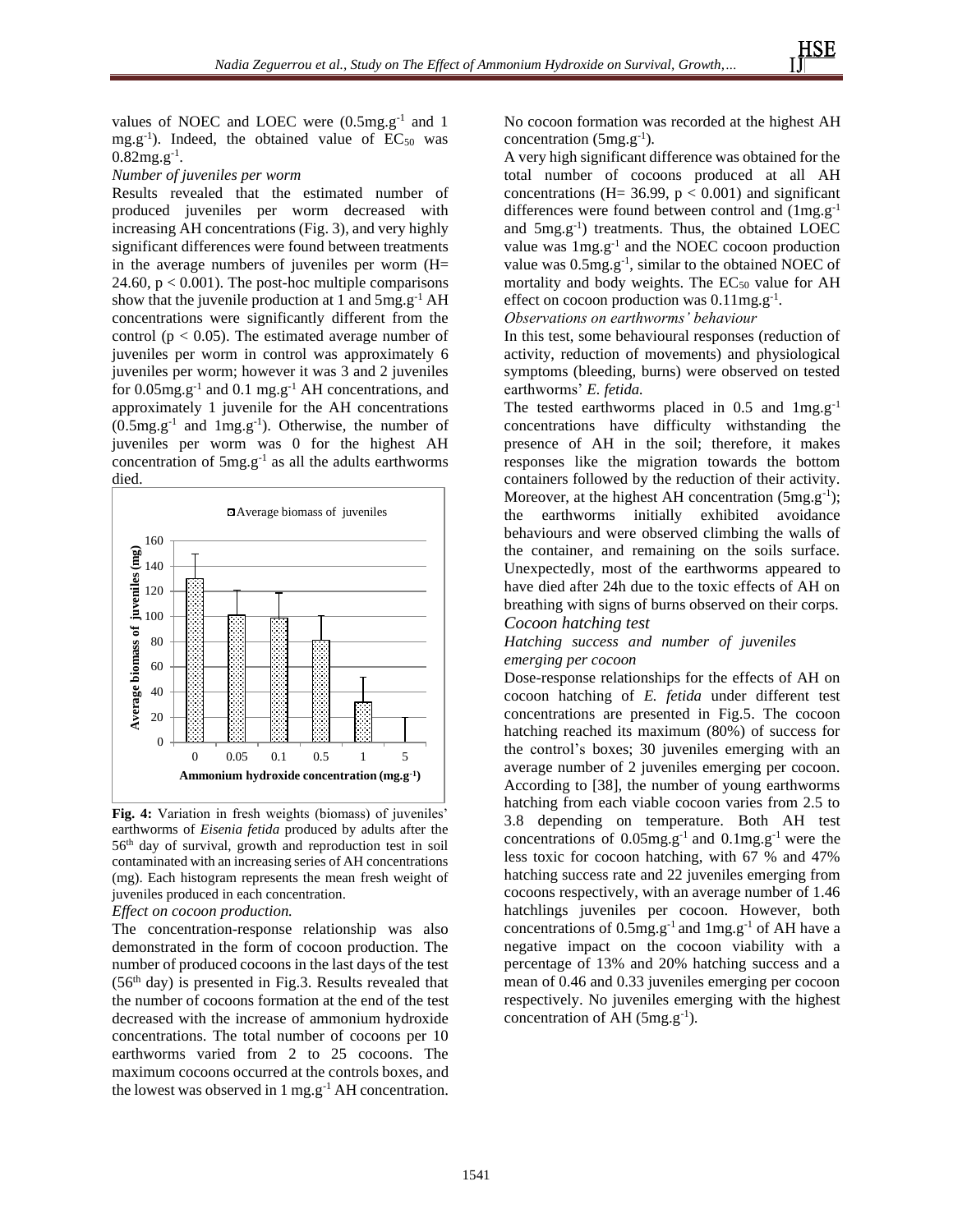

**Fig. 5:** Variation of cocoon hatching success rate, number of juveniles emerging per cocoon and the total number of juveniles emerging from all cocoons of *Eisenia fetida* placed in contaminated soil with an increasing series of AH concentrations (mg) after 28<sup>th</sup> days of cocoon hatching test. Each point represents the average hatching success rate and juveniles emerging from three replicates for each concentration

The number of cocoon hatching and juvenile emerging from 15 cocoons at all AH concentrations was significantly different between treatments (H=14.75, p  $< 0.05$ ) and (H= 16.04 p  $< 0.01$ ) respectively. The signification of the difference from the control was obtained for  $5mg.g^{-1}$  AH concentration (  $p < 0.05$ ). Thus, for this test the obtained values of NOEC and LOEC for hatching success and juveniles emerging were  $(1mg.g^{-1}$  and  $5mg.g^{-1})$  respectively.

# **DISCUSSION**

The objectives of this study were to investigate and assess the potential toxicity of AH on the *Eisenia fetida* worms through the chronic toxicity tests (survival, growth and reproduction test) and (cocoon hatching test) in order to provide informative data for use in ecological risk assessment on soil ecosystem and to protect the earthworms from hazardous exposure to ammonia deposition generated by poultry farming; which return on soil in the form of aerosols of NH<sup>4</sup> + into precipitation and also potential exposure to the organic wastes (poultry droppings) contains high levels of this cation particularly in poultry droppings storage areas.

Overall, we found in the present study negative effects of AH (ammonia solution) were measured on *E. fetida* earthworms (i.e., on mortality, growth and reproduction). The AH effects were increased progressively with increasing concentrations and exposure time. Additionally, the obtained results upheld our expectation that cocoon hatching impacted significantly AH concentrations.

According to [32], the chronic test was considered to be valid if adult mortality was less than 10% in the controls at the end of the test, which is similar to our case in the first test. The obtained  $LC_{50}$  after 56-d was lower than  $LC_{50}$  after 28-d (0.83 and 0.85mg.g<sup>-1</sup> respectively). Otherwise, it has been obtained in a previous study conducted by [11] on the effect of AH for the soil acute test, that the  $LC_{50}$  value after 14-d was  $1.05 \text{mg.g}^{-1}$ . Thus, the effect of AH on earthworms' mortality varied with exposure time, its toxicity was considerably harmful after 8 weeks of exposure compared to 2 and 4 exposure weeks.

According to [39], all earthworms are very sensitive to ammonia and did not survive long in organic wastes containing much ammonia (e.g., fresh poultry litter). Laboratory experiments showed that both ammonia and inorganic salts have a very sharp cut-off point between being toxic and non-toxic i.e.  $< 0.5$ mg.g<sup>-1</sup> of ammonia and  $< 5 %$  salts for earthworms, in the present study the 28-d and 56-d NOEC and LOEC were  $0.5$  and  $1mg.g^{-1}$ , respectively, which means that the significant effect starts from  $1mg.g^{-1}$  after 28-d of exposure.

In a study conducted by [40], they have used ammonium chloride (NH4Cl) as a toxicant, and ammonia (from NH4Cl) was measured by an ionselective electrode, and their results showed an increase in the ammonia concentration with increasing in NH4Cl and found a correlation between high ammonia levels and high mortality. Significant amounts of ammonia are being added to the soil through microbial ammonification of dead worms, and at higher pHs, the form of the toxic free ammonia is in a greater proportion. Studies of [41], have shown that ammonia NH<sub>3</sub> is toxic and that ammonium  $NH_4$ <sup>+</sup> would not be toxic or that its effect would be insignificant. Since the concentration of free ammonia (NH3) in solution depends strongly on pH, the toxicity of an effluent contaminated with ammonia is, therefore, a function of the pH. The toxic-free ammonia in the solution increases with increasing pH. A simple way to reduce the ammonia toxicity of an alkaline effluent would undoubtedly be to decrease its pH.

Our results confirm that the exposure time and the AH concentration affect the earthworms' biomass; it decreased with increasing AH concentrations. The initial increase in weights of control worms, was 0.05 and 0.1mg.g-1 AH concentrations were due probably to ingestion of soil and organic matter (compost). Although, worms were fed once a week during the test, with 5 g per container of wheat bran and pre-exposed to the soil for  $7<sup>th</sup>$  days before being placed in the treatment containers. After 56-days, it was reported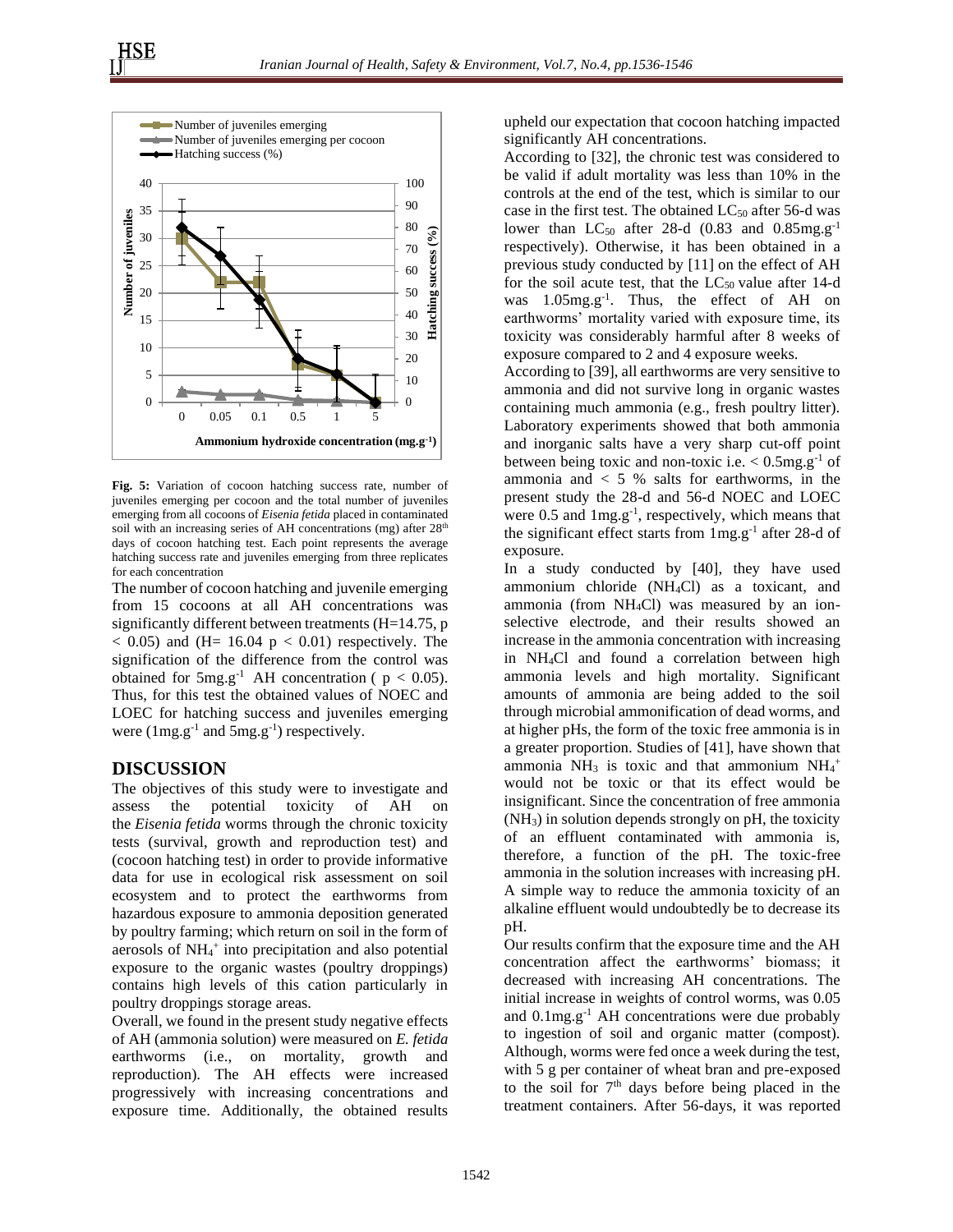that earthworms showed a dose-related biomass reduction. The observed earthworms' loss of weight can be attributed to the lack of compost (organic matter), and to the high level of AH which inhibits earthworms to ingest soil, also to the mortality of worms due to the AH effect. In a study conducted by [11], it was obtained that earthworms showed a doserelated biomass reduction after 14-d of exposure to AH without food. Although this conclusion was based on laboratory experiments, a similar earthworm' loss of weight can be expected from field systems. It is most likely that ingestion of organic waste and soil by earthworms stops when a critical level of ammonia solution material appears.

According to [42], the compost temperature and humidity are the most important environmental factors affecting the growth and development of earthworms. The proper humidity is 70 to 80% [43], which was adjusted in our study. Otherwise, according to [44], the *E. fetida* species is resistant to the changes in environmental conditions and has a high alimentation and reproduction rate. Ref. [14] proved that earthworms did not survive long in organic wastes containing much ammonia. However, organic wastes containing large amounts of ammonia can become acceptable after their removal after a period of composting.

For the last parameter which is reproduction, it was assessed on the last day of the experiment throw (total number of juveniles produced and their biomass, number of juveniles per earthworm and total number of cocoons produced), our results showed that cocoons and juveniles production were sensitive to AH concentrations, the number of juveniles produced after 56 days and of cocoons produced at the last day was significantly different between different treatments; 41 cocoons were collected in controls at the last day of the experiment. According to [32], the test was considered to be valid if at least 25 cocoons were produced in the controls at the end of the test. [45], recorded a production rate of 0.2 cocoons per worm per week in worms not supplied with animal manure, compared with the 1.2 to 2.0 cocoons per worm per week in those supplied with food. Edwards' studies in animal wastes showed that the maximum reproduction rate of *E. fetida* is 3.8 cocoons per adult worm per week [42]. In this regard, [46] reported 0.35 cocoons per adult worm per day. *E. fetida* produces 900 egg capsules per worm per year [43]. Each worm of this species produces an egg capsule every seven to ten days and there are two to twenty eggs in each capsule [47]. In our study, cocoon production after 56 days was low in all AH concentrations due to the mortality of adult earthworms resulting in insupportable exposure to AH, moreover, the number of juveniles produced and their biomass decreased with increasing AH concentration. What is more, results revealed that the number of juveniles with all AH concentrations was lower than controls, this significant reduction is considered as a sign of a toxic effect of AH on the reproductive success of earthworms and due probably to the effect of AH on hatchability of produced cocoons. This conclusion explains the need for such a test to study the cocoon hatchability in presence of AH.

Cocoons are tiny and roughly lemon-shaped with specific characteristics; their mean size is 4.85 x 2.82 mm, containing the fertilized eggs. Cocoon laying begins 48 hours after copulation, and the number of cocoon production is between 0.35-and 0.5 per day. Under optimal conditions, the hatching viability of *E. fetida* cocoons is 73-80%, and the incubation period which varies according to the earthworm species and environmental conditions, ranges from 18 to 26 days for this species. The number of young earthworms hatching from each viable cocoon varies from 2.5 to 3.8 depending on temperature. If the conditions of temperature and humidity are not favourable the capsules remain [38; 3; 48]. In this study, the cocoon hatching reached its maximum success for the control bottles with 80% hatch success and an average of 2 hatchlings emerging per cocoon, what else, [49] found 96% for cocoons incubated on artificial soil, and a mean value of 2.8 juveniles per cocoon using *E. fetida Andrei*, in 1989 [45] obtained a higher mean value of 3.5 juveniles in controls using *E. fetida Andrei* which were preconditioned for one week with 2% cow dung. Both AH concentrations of 0.05mg.g-1 and 0.1 mg.g-1 were the less toxic on cocoon hatchability. However, both AH concentrations  $0.5mg.g^{-1}$  and 1 mg.g<sup>-1</sup> were not favourable to the cocoon hatching. In the highest AH concentration  $5mg.g^{-1}$  no juveniles emerged from cocoons in all replication and all cocoons capsules remained. It is concluded that the high concentrations of AH in culture substrate preclude the cocoons viabilities (i.e., the proportion from which juveniles emerged).

# **CONCLUSION**

In conclusion, the result of the present investigation shows that a high concentration of Ammonium hydroxide (AH) affected the survival, growth, reproduction and cocoon hatching of the earthworms *E. fetida.* For the all parameter assessed, the low AH concentrations  $(0.05 \text{ and } 0.1 \text{mg.g}^{-1})$  were less toxic on worms and cocoons compared to other AH concentrations, in adverse the higher AH concentrations 1 and 5 mg.g<sup>-1</sup> was the most toxic for worms and cocoons. The 56 days' NOEC values for the effect of AH on survival, growth and reproduction were similar  $(0.5mg.g^{-1})$  and show that survival, growth and reproduction are sensitive to AH,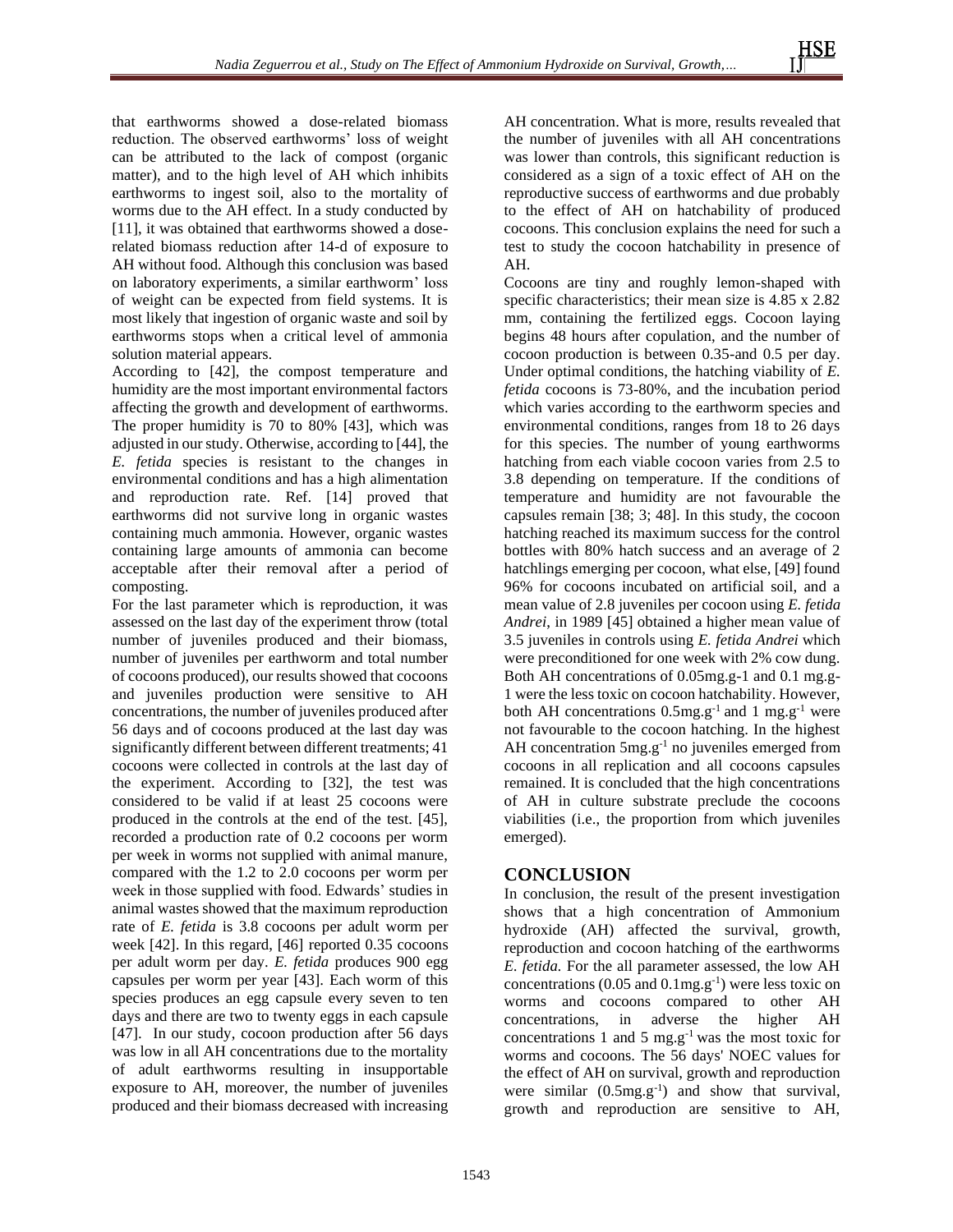otherwise, the obtained NOEC value for the effect of AH on cocoon hatching rate and juvenile emerging was higher to theses obtained for the first test  $(1mg.g<sup>1</sup>)$ which indicate that survival, growth and reproduction are more sensitive to AH than cocoon hatching success. These obtained results can be used in environmental impact assessment, and therefore, provides important information on the ecological relevance of these types of toxicity data for use in ecological risk assessments or derivation of soil quality standards, more precisely, in agriculture regions well known by massive poultry husbandry and spreading of poultry droppings in an anarchic way.

# **ETHICAL ISSUES**

Ethical issues have been completely observed by the authors.

### **CONFLICT OF INTEREST**

No potential conflict of interest was reported by the authors.

### **AUTHORS' CONTRIBUTIONS**

All authors participated in the design and conduct of the study. All authors have made contributions to drafting, revising, and approving the manuscript.

#### **FUNDING/ SUPPORT**

The authors whose names are listed immediately below certify that they have NO affiliations with or involvement in any organization or entity with any financial interest (such as honoraria; educational grants; participation in speakers' bureaus; membership, employment, consultancies, stock ownership, or other equity interest; and expert testimony or patent-licensing arrangements), or nonfinancial interest (such as personal or professional relationships, affiliations, knowledge or beliefs) in the subject matter or materials discussed in this manuscript.

### **REFERENCES**

[1] Hund-Rinke K, Kordel W, Hennecke D, Eisentraeger A, Heiden S. Bioassays for the Ecotoxicological and Genotoxicological Assessment of contaminated soils (Results of a Round Robin Test): Part I. Assessment of a possible groundwater contamination: ecotoxicological and genotoxicological tests with aqueous soil extracts, JSS. 2002; 2 (1): 43-50.

[2] Velki M, Stepi S, Lon cari Z, Hackenberger BK. Effects of electroshocking and allyl isothiocyanate on biomarkers of the earthworm species *Eisenia andrei* Possible side-effects of non-destructive extraction methods, Eur J Soil Biol. 2012; 51: 15-21.

[3] Edwards CA, Bohlen PJ. Biology and Ecology of Earthworms. London: Chapman and Hall. UK; 1996. 426 p.

[4] Allen HE. Bioavailability of Metals in Terrestrial Ecosystems: Importance of Partitioning for Bioavailability to Invertebrates, Microbes, and Plants, New York: SETAC; 2002.176 p.

[5] Ni JQ, Heber AJ, Diehl CA, Lim TT. Ammonia, Hydrogen Sulphide and Carbon Dioxide Release from Pig Manure in Under-floor Deep Pits, J Agric Eng Res. 2000; 77 (1):53-66.

[6] Wiegand AN, Menzel S, King R, Tindale N. Modelling the aeolian transport of ammonia emitted from poultry farms and its deposition to a coastal waterbody, Atmos Environ. 2011; 45: 5732-41.

[7] Von Bobrutzki K, Muller HJ, Scherer D. Factors affecting the ammonia content in the air surrounding a broiler farm, Biosyst Eng. 2011; 8: 322-33.

[8] Zhang Y, Dore AJ, Maa L, Liu XJ, Maa WQ, Cape JN, Zhang FS. Agricultural ammonia emissions inventory and spatial distribution in the North China Plain, Environ Pollut. 2010; 158: 490-501.

[9] Wu SY, Hub JL, Zhang Y, Aneja VP. Modeling atmospheric transport and fate of ammonia in North Carolina—Part II: Effect of ammonia emissions on fine particulate matter formation, Atmos Environ. 2008:42: 3437-51.

[10] Paoli L, Pirintsos AS, Kotzabasis K, Pisani T, Navakoudis E, Loppi S. Effects of ammonia from livestock farming on lichen photosynthesis, Environ Pollut. 2010; 158 (6): 2258-65.

[11] Zeguerrou N, Adjroudi R, Si Bachir A, El Hadef El Okki M. Assessment of ammonium hydroxide effect on Eisenia fetida: acute toxicity and avoidance tests. International Journal of Agricultural Resources, Governance and Ecology, 2019; 15 (1): 27-44.

[12] Gary, R. 2006. Ammoniac: polluant acide de l'air, des sols et des eaux superficielles. Available from: http://www.eau-et-

rivieres.asso.fr/media/user/File/Ammoniac\_ERB%20 juin%202006.pdf. Accessed 20 August, 2019

[13] Wolfe AH, Patz JA. Reactive nitrogen and human health: acute and long-term implications, Am J Hum Environ. 2002; 31 (2): 120-25.

[14] Edwards CA. Breakdown of animal, vegetable and industrial organic wastes by earthworms. In: Edwards CA and Neuhauser EF, editors. Earthworms in Waste and Environmental Management. The Netherlands, The Hague: SPB Academic Publishing BV; 1988.pp. 21-31.

[15] Abbiramy KS, Ronald Ross P. Determination of acute toxicity of potash to *Eisenia foetida* using a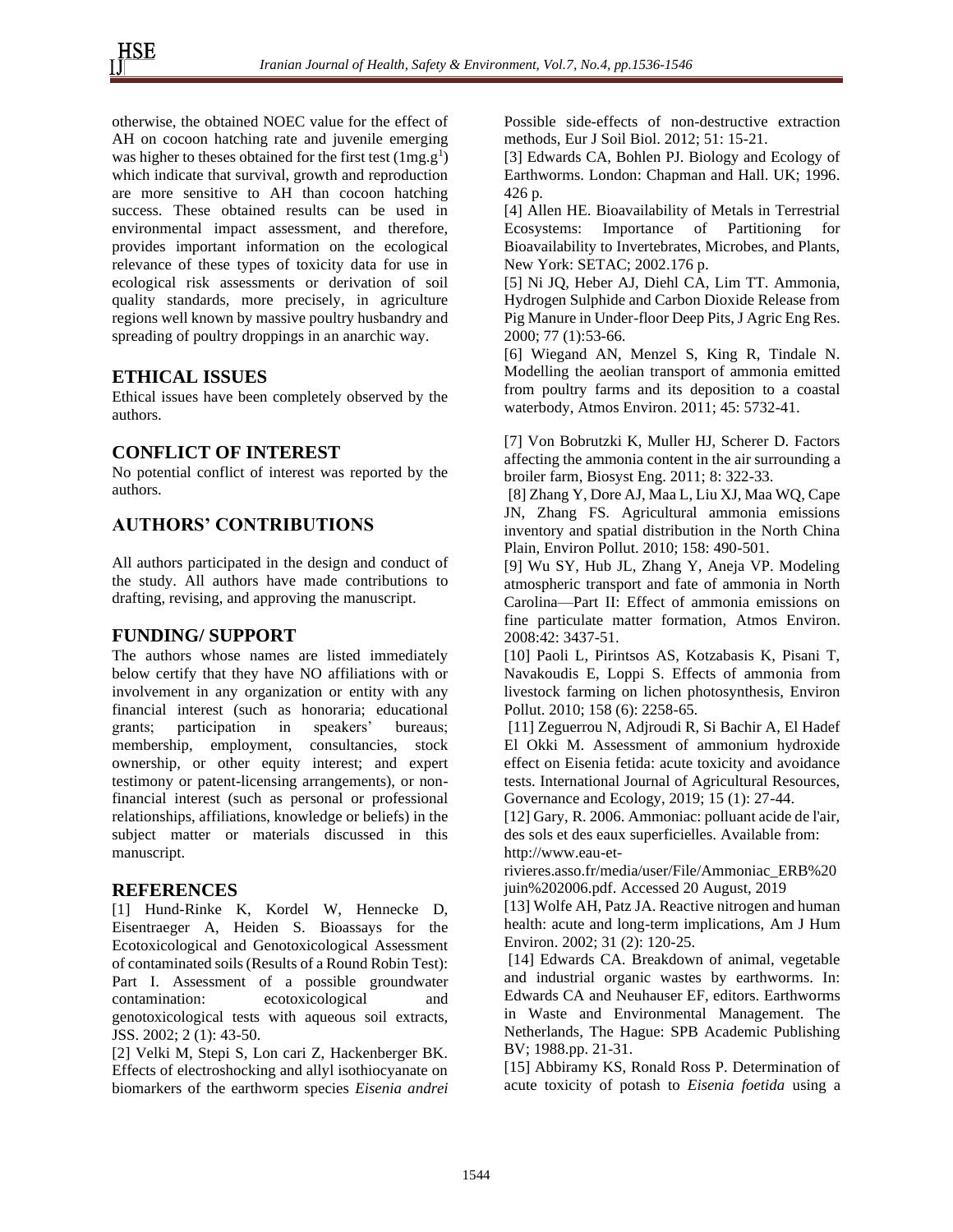simple paper contact method, Ann Biol Res. 2012; 3 (12): 5714-17.

[16] Chen C, Wang Y, Zhao X, Wang Q, Qian Y. Comparative and combined acute toxicity of butachlor, imidacloprid and chlorpyrifos on earthworm, *Eisenia fetida*, Chemosphere. 2014; 100: 111-15.

[17] Siddique S, Syed QY, Saleem A, Adnan A, Qureshi FA. Toxicity of avermectin b1b to earthworm and cockroaches, J Anim Plant Sci. 2015; 25 (3): 844- 50.

[18] Zeriri I, Tadjine A, Grara N, Belhaouchet N, Berrebbah H, Djebar MR. Potential toxicity of an insecticide of the family of carbamates on a bioindicator model of the pollution the earthworm *Octodrilus complanatus* (Oligochaeta, Lumbricidae), Ann Biol Res. 2012; 3 (11): 5367-73.

[19] Landrum M, Cañas JE, Coimbatore G, Cobb GP, Jackson WA, Zhang BH, Anderson TA. Effects of perchlorate on earthworm (*Eisenia fetida*) survival and reproductive success, Sci Total Environ. 2006; 363 (3): 237-44.

[20] Schaefer M. Assessing 2, 4, 6-trinitrotoluene (TNT)-contaminated soil using three different earthworm test methods, Ecotoxicol Environ Saf. 2004; 57: 74-80.

[21] Bouguerra S, Gavina A, Ksibi M, Rasteiro M, Rocha-Santos T, Pereira R. Ecotoxicity of titanium silicon oxide (TiSiO4) nanomaterial for terrestrial plants and soil invertebrate species, Ecotoxicol Environ Saf. 2016; 129: 291-01.

[22] Van Hoesel W, Tiefenbacher A, König N, Dorn VM, Hagenguth JF, Prah U, Widhalm T, Wiklicky V, Koller R, Bonkowski M, Lagerlöf J, Ratzenböck A, Zaller JG. Single and Combined Effects of Pesticide Seed Dressings and Herbicides on Earthworms, Soil Microorganisms, and Litter Decomposition, Front Plant Sci. 2017; 8: 215.

[23] Reinecke AJ, Maboeta MS, Vermeulen LA, Reinecke SA. Assessment of lead nitrate and mancozeb toxicity in earthworms using the avoidance response, *Bull Environ Contam Toxicol*. 2002; 68: 779-86.

[24] Yeardley RB, Lazorchak JM, Gast LC. The potential of an earthworm avoidance test for evaluation of hazardous waste sites, *Environ Toxicol Chem*. 1996; 15: 1532-37.

[25] ECPA (European Crop Protection Agency, European commission) *Soil biodiversity and agriculture*. Available from:

https://www.europeanlandowners.org/files/pdf/soil\_b io\_and\_ag\_009.pdf. Accessed 20 August, 2019.

[26] OECD (Organization for Economic Co-operation and Development) 1984. *Earthworm acute toxicity tests.* Guidelines for the testing of chemicals No. 207. Adopted 4 April, Paris, France.

[27] Heimbach F. Effects of pesticides on earthworm populations: comparison of results from laboratory and field tests. In Greig-Smith PW, Becker H, Edwards PI, Heimbach F, editors. Ecotoxicology of Earthworms. Andover, Hampshire: Intercept; 1992. pp.100**-**06.

[28] Jensen J, Diao XP, Scott-fordsmand JJ. Sub-lethal toxicity of the antiparasitic abamectin on earthworms and the application of neutral red retention time as a biomarker, Chemosphere. 2007; 68: 744-50.

[29] Liu S, Zhou QX, Wang YY. Ecotoxicological responses of the earthworm *Eisenia fetida* exposed to soil contaminated with HHCB, Chemosphere. 2011; 83: 1080-1086.

[30] Moriarty F. Ecotoxicology: The Study of Pollutants in Ecosystems*.* London, UK: Academic Press; 1983. 347p.

[31] Wang Y, Cang T, Zhao X, Yu R, Chen L, Wu C, Wang Q. Comparative acute toxicity of twenty-four insecticides to earthworm, *Eisenia fetida,* Ecotoxicol Environ Saf. 2012; 79: 122-28.

[32] OECD (Organization for Economic Cooperation and Development) 2004. *Earthworm Reproduction Test (Eisenia fetida/Eisenia andrei).* Guideline for testing of chemicals No. 222. Adopted 13 April, Paris, France.

[33] ISO (International Standard Organization) 1993. Soil Quality-Effects of Pollutants on Earthworms *(Eisenia fetida)*-Part I: Determination of Acute Toxicity Using Artificial Soil Substrate. Standard Number No.11268-1. Geneva.

[34] ISO (International Standard Organization) 1998. Soil Quality-Effects of Pollutants on Earthworms *(Eisenia fetida)-*PartII: Method for the Determination of Effect son Reproduction. Standard Number No.11268-2. Geneva.

[35] Barneaud A, Bisson M, Del grata F, Ghillebaert F, Guillard D, Tack K. (INERIS). Toxicological and Environmental Data Sheet for Chemical Substances: Ammonia. 2012. Availabe from: https://substances.ineris.fr/fr/substance/getDocument/ 2709. Accessed 20August, 2019.

[36] EC (Environment Canada) 2004. Biological test methods: tests for determine the toxicity of contaminated soils to earthworms (*Eisenia andrei, Eisenia fetida* or *lumbricus terrestris).* Available from: http://publications.gc.ca/collections/collection\_2013/ ec/En49-7-1-43-fra.pdf. Accessed 20 August, 2019

[37] Lock K, Janssen CR. Ecotoxicity of nickel to *Eisenia fetida*, *Enchytraeus albidus* and *Folsomia candida,* Chemosphere. 2002; 46: 197-00.

[38] Dominguez J. State-of-the-Art and New Perspectives on Vermicomposting Research. In: Edwards CA, editors, Earthworm Ecology. 2nd ed., Spain: CRC press LLC; 2004. 401-24.